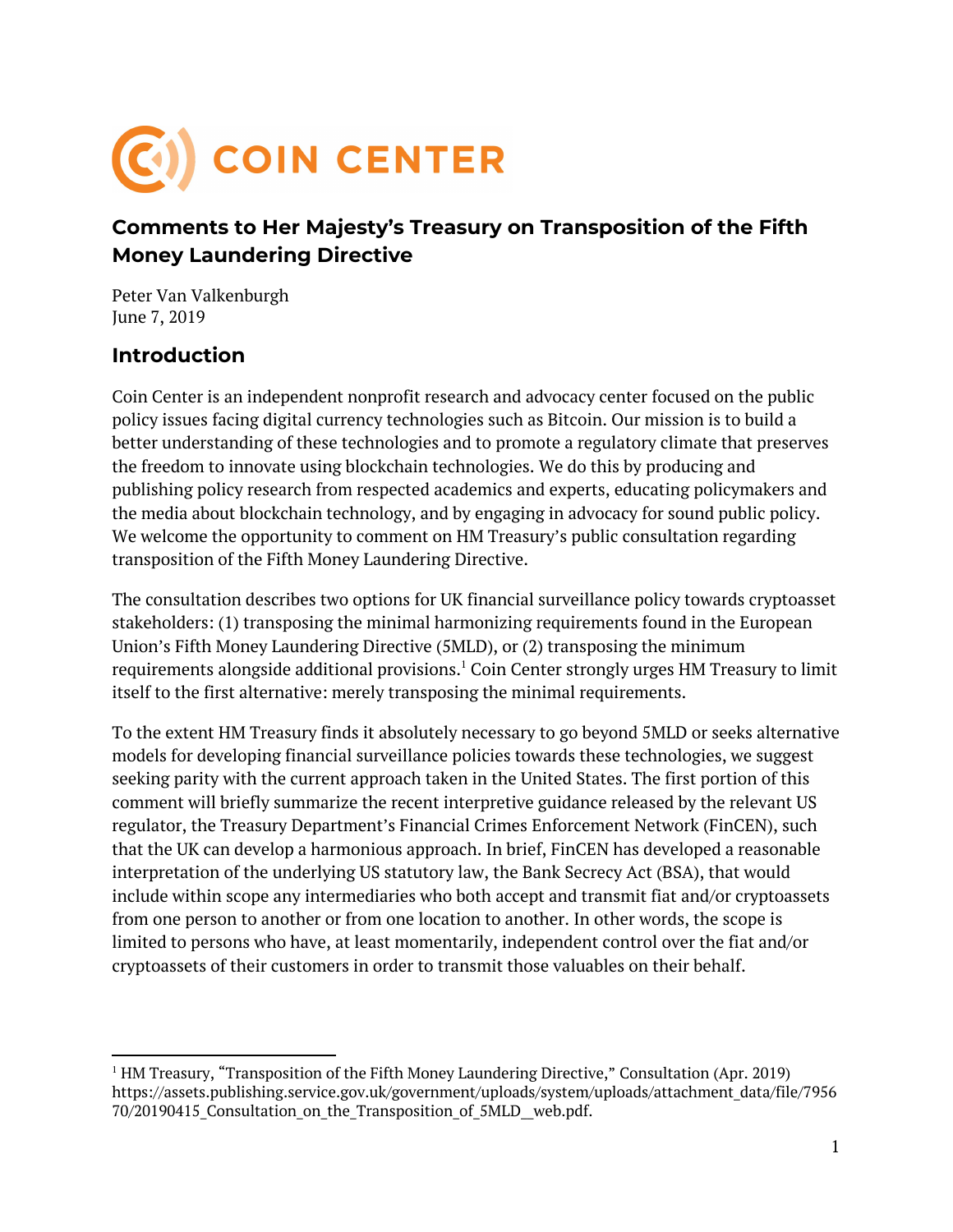Coin Center strongly urges HM Treasury to avoid developing any provisions additional to the 5MLD that would expand the scope of regulated parties beyond those regulated under the BSA according to FinCEN's interpretive guidance.

Thus far, HM Treasury—alongside the Financial Conduct Authority (FCA)—has developed a reasonable, proportionate, and flexible regulatory regime for cryptoassets that has made the UK a welcoming home for blockchain innovation while simultaneously addressing key policy issues such as consumer protection, prudential regulation, and crime prevention. Indeed, the UK's approach has been cause for envy from innovators in the US and other nations. $^2$ 

Expanding the scope of regulation beyond 5MLD and the current approach in the US could rapidly reverse this pro-innovation stance and—in the longer run—may leave the UK substantially behind the curve in financial technologies. A bespoke approach that goes beyond 5MLD and the US BSA would fragment international standards, burden regulated parties without concomitant benefit to law enforcement, and endanger the civil and political rights of UK citizens.

Coin Center is particularly alarmed by two potential scope expansions discussed in the consultation: the inclusion of "peer-to-peer exchange service providers" and the inclusion of persons engaged in the "publication of open-source software."<sup>3</sup> Bringing software publishers and other non-custodial entities (who may nonetheless facilitate peer-to-peer exchange) within the scope of regulation would be severe overreach. It would, in effect, necessitate a gross curtailment of free expression within the UK and impose an arbitrary electronic surveillance regime unbounded by law and due process.

As echoed by the Delegated Powers Committee, any such overreach in the arena of money laundering regulation may violate the rule of law if it is attempted via secondary legislation alone rather than through primary legislation.<sup>4</sup> Moreover, regulatory and discretionary overreach that limits the essential speech and privacy rights of UK citizens without a sufficiently clear statement of law to temper the discretion of authorities would likely be in violation of the European Convention on Human Rights. 5

# **FinCEN's Interpretive Guidance and Independent Control**

On May 9, 2019, FinCEN issued new guidance (the Guidance) on how the BSA applies to cryptocurrencies and the businesses and individuals who use them. $\rm ^6$  The Guidance focuses on

<sup>2</sup> *See generally*, Jeff Lynn, "Why Britain is beating the U.S. at financial innovation," *TechCrunch* (May 2016) http://techcrunch.com/2016/05/13/why-britain-is-beating-the-us-at-financial-innovation/. <sup>3</sup> HM Treasury, "Transposition of the Fifth Money Laundering Directive," Consultation (Apr. 2019) https://assets.publishing.service.gov.uk/government/uploads/system/uploads/attachment\_data/file/7956 70/20190415 Consultation on the Transposition of 5MLD web.pdf.

<sup>4</sup> https://publications.parliament.uk/pa/ld201719/ldselect/lddelreg/38/38.pdf

<sup>5</sup> *See*: Council of Europe, "European Convention on Human Rights," Articles 8 and 10, *European Court of Human Rights*, https://www.echr.coe.int/Documents/Convention\_ENG.pdf.

<sup>6</sup> U.S. Department of the Treasury, Financial Crimes Enforcement Network, "Application of FinCEN's Regulations to Certain Business Models Involving Convertible Virtual Currencies," Guidance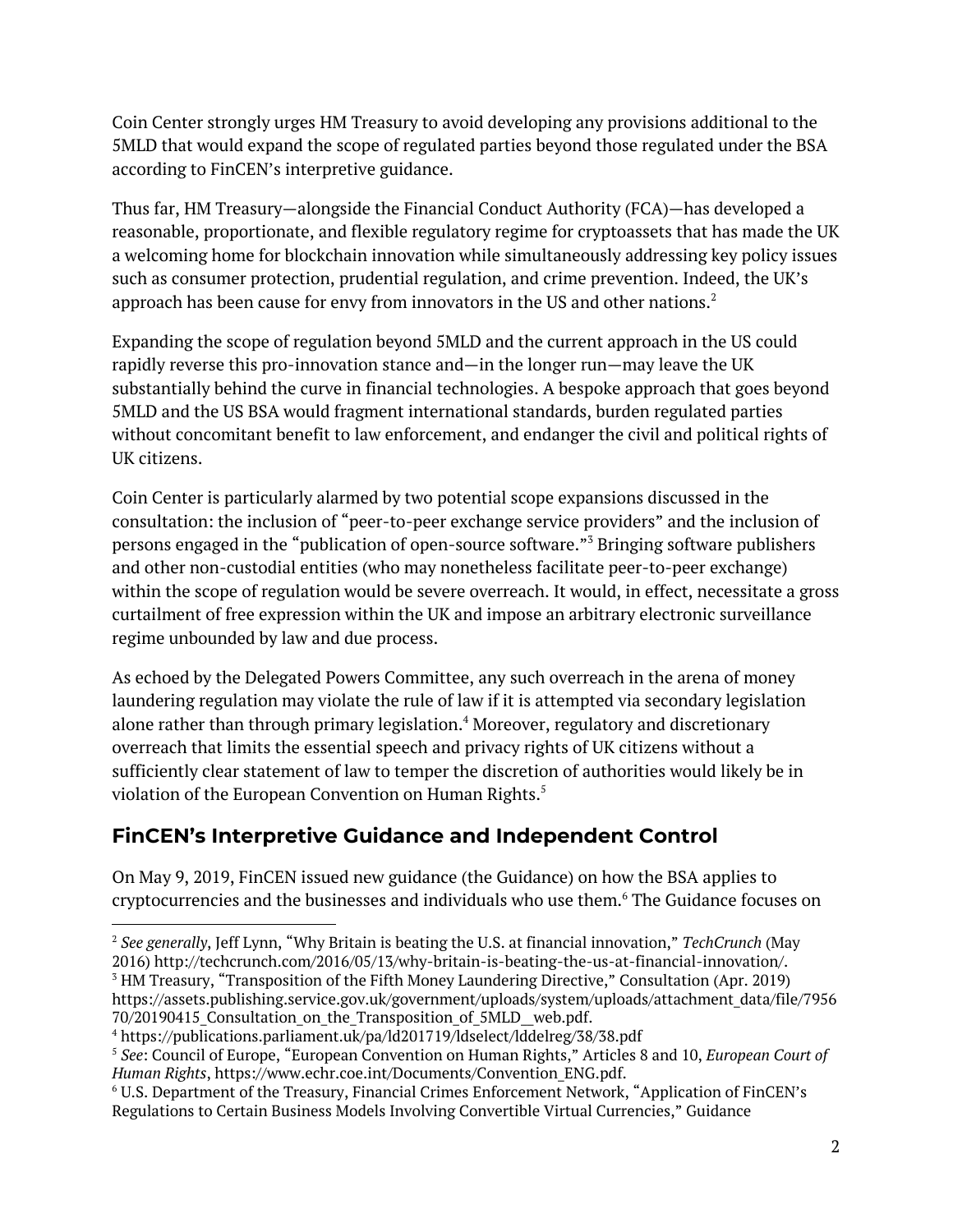answering the same question of scope that HM Treasury raises in its consultation. The Guidance does not depart substantially from existing policies first developed by FinCEN in 2013, but it does describe several "common business models" for cryptoassets in detail and explain why or why not each business model would be within the scope of the BSA.

The following aspects of the Guidance are particularly relevant to the consultation's questions on scope:

- 1. FinCEN does not discriminate between fiat-to-cryptoasset and cryptoasset-tocryptoasset exchange. Anyone accepting and transmitting "currency" (fiat) and/or "currency substitutes" (a broad category that includes cryptoassets) is likely to be within scope. $7$  Incorporating what the consultation calls crypto-to-crypto exchange service providers into scope would merely bring parity with policies the US has had in place since 2013.
- 2. FinCEN interprets the BSA such that only persons who have "independent control" over another person's cryptoassets can, in fact, accept and transmit value. Therefore persons who may facilitate exchange or transmission, but who do not have independent control (*e.g.*, open source software developers, multiple-signature service providers, and decentralized exchange facilitators), are not within scope. $^8$  Bringing these entities within scope is highly problematic for reasons discussed below.
- 3. Privacy-preserving cryptocurrencies, what the consultation refers to as "privacy coins," are discussed in the Guidance, and FinCEN finds that the software developers who work on these tools and projects are out of scope but that custodial privacy-enhancing services are within scope. $^9$

We will describe points two and three in a bit more depth because they provide a sensible and articulable legal principle for who should and should not be within the scope of regulations. While FinCEN's interpretive guidance does not, of course, have any precedential or even persuasive legal authority over proceedings in the UK, it is nonetheless an approach that has proven itself over the last six years to be reasonably permissive of innovation while remaining sufficiently comprehensive to provide law enforcement with the tools and information necessary to fight crime. Notably, the US Department of Treasury has clear and sufficient statutory authority to further expand the scope of the BSA through rulemaking, but it has refrained from doing so, choosing instead to simply interpret the existing rules with respect to cryptoassets in the Guidance and associated administrative rulings. $^{\rm 10}$ 

FIN-2019-G001 (May. 9, 2019)

https://www.fincen.gov/sites/default/files/2019-05/FinCEN%20CVC%20Guidance%20FINAL.pdf. 7 *Id*.

<sup>8</sup> *Id*.

<sup>9</sup> *Id*.

<sup>10</sup> U.S. Department of the Treasury, Financial Crimes Enforcement Network, "Application of FinCEN's Regulations to Virtual Currency Mining Operations," Guidance, FIN-2014-R001 (Jan. 2014) https://www.fincen.gov/sites/default/files/administrative\_ruling/FIN-2014-R001.pdf; U.S. Department of the Treasury, Financial Crimes Enforcement Network, "Application of FinCEN's Regulations to Certain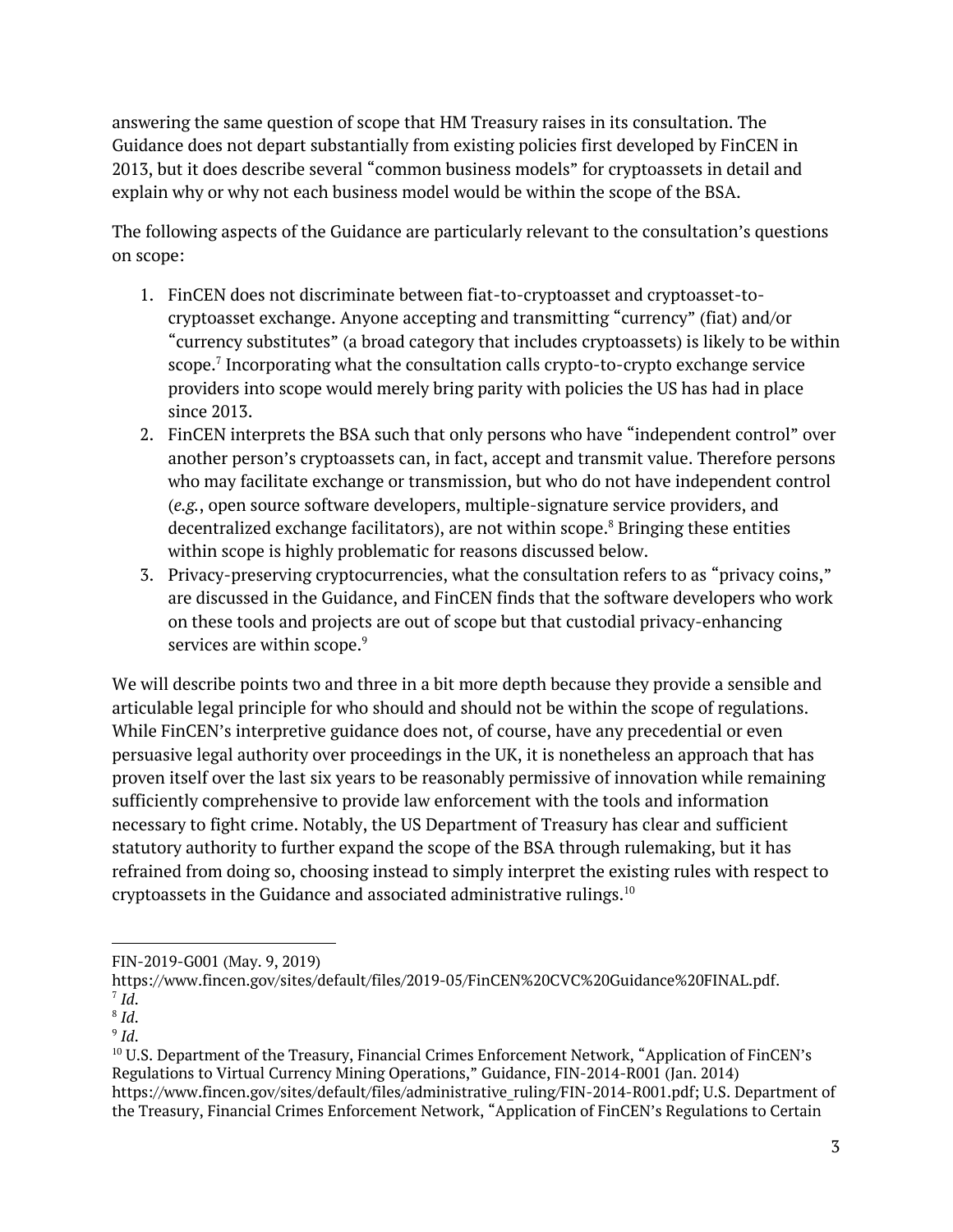#### **Software Wallets, Multi-Signature Service Providers, Decentralized Exchange, and Independent Control**

Section 4.2.1 of the Guidance states that software wallet providers (*i.e.*, "non-custodial" or "unhosted" wallet providers) are not regulated as money transmitters and are therefore not within the scope of the BSA. Section 4.2.2 states that so-called multiple-signature wallet providers without the ability to unilaterally transact with customer funds are also not regulated as money transmitters. All of these parties generally engage in what the consultation describes as the "publication of open source software." Indeed, multiple-signature wallet providers often publish wallet software and, additionally, provide a valuable security service to wallet users by co-signing transactions out of the wallet, subject to fraud checks or other policies designed to prevent theft. 11

Describing these non-custodial multiple-signature wallet providers, the Guidance states: "the person participating in the transaction to provide additional validation at the request of the owner does not have total independent control over the value." $^{12}$  If a person develops and publishes the multiple-signature wallet software and limits herself to providing this "additional validation" then she is not within the scope of BSA regulation. As the Guidance states:

If the multiple-signature wallet provider restricts its role to creating un-hosted wallets that require adding a second authorization key to the wallet owner's private key in order to validate and complete transactions, the provider is not a money transmitter because it does not accept and transmit value. $^{13}$ 

Section 5.1 states that decentralized exchanges (DEXs, *i.e.*, non-custodial exchanges) are not regulated as money transmitters for similar reasons:

[I]f a [Convertible Virtual Currency (CVC)] trading platform only provides a forum where buyers and sellers of CVC post their bids and offers (with or without automatic matching of counterparties), and the parties themselves settle any matched transactions through an outside venue (either through individual wallets or other wallets not hosted by the trading platform), the trading platform does not qualify as a money transmitter under FinCEN regulations. 14

In both these examples, FinCEN has articulated a clear underlying legal standard for the scope of BSA regulation. Persons who have actual and independent control over the cryptoassets of

https://coincenter.org/entry/what-is-multi-sig-and-what-can-it-do.

Business Models Involving Convertible Virtual Currencies," Guidance, FIN-2019-G001 (May. 9, 2019) https://www.fincen.gov/sites/default/files/2019-05/FinCEN%20CVC%20Guidance%20FINAL.pdf. <sup>11</sup> Ben Davenport, "What is Multi-Sig, and What Can It Do?," *Coin Center* (Jan. 1, 2015)

 $12$  U.S. Department of the Treasury, Financial Crimes Enforcement Network, "Application of FinCEN's Regulations to Certain Business Models Involving Convertible Virtual Currencies," Guidance, FIN-2019-G001 (May. 9, 2019)

https://www.fincen.gov/sites/default/files/2019-05/FinCEN%20CVC%20Guidance%20FINAL.pdf. 13 *Id*.

<sup>14</sup> *Id*.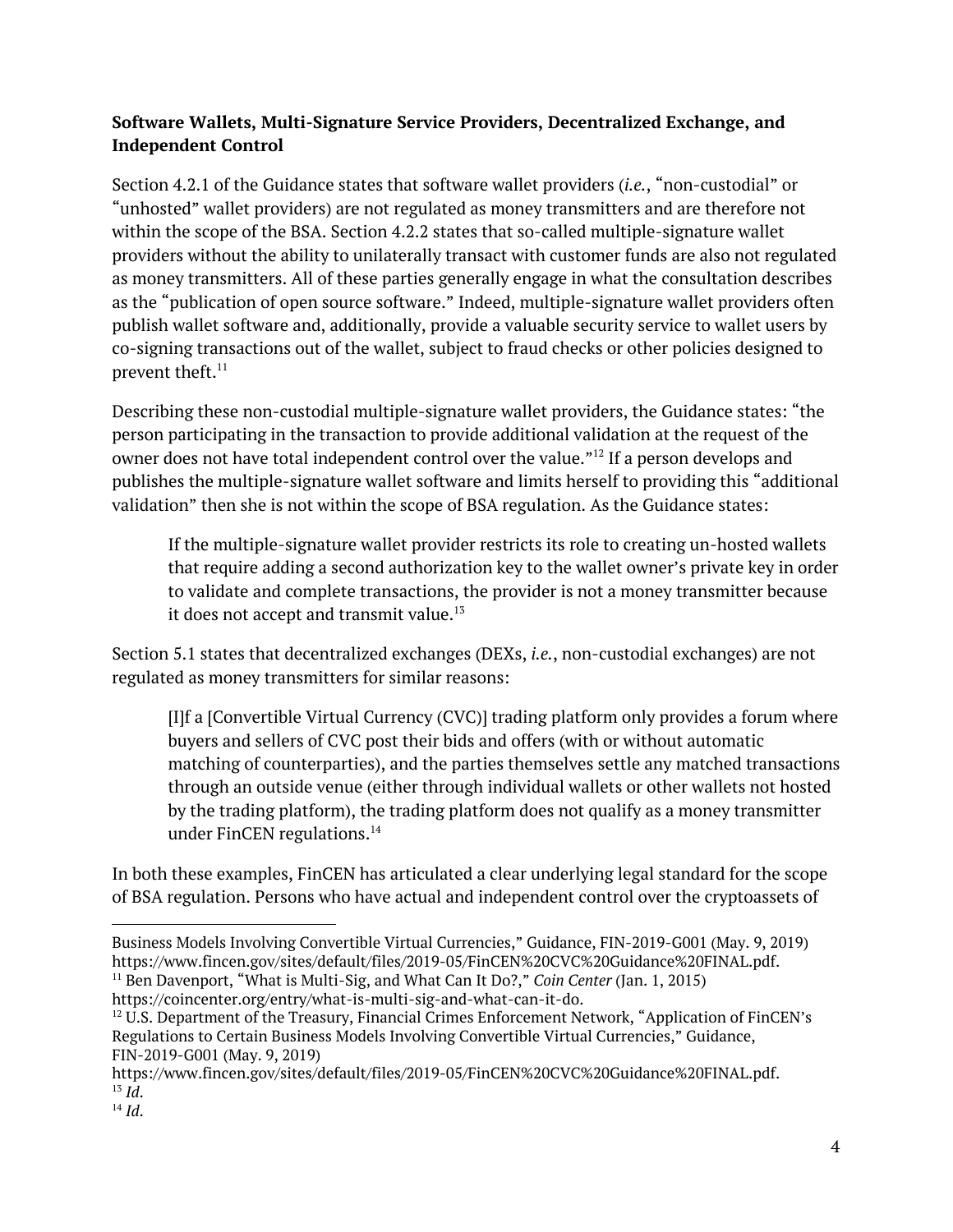others will be regulated; however, merely providing someone with software, services, or tools that enable them to move or control their own cryptoassets is out of scope.

### **Privacy-Preserving Cryptocurrencies, Software, and Services**

The consultation asks, "What approach, if any, should the government take to addressing the risks posed by 'privacy coins'?" FinCEN's Guidance offers an interpretation of how these new tools fit within existing US law. Section 4.5.1 states that mere developers of privacy-preserving cryptocurrencies or protocols are not within scope. This section draws a critical distinction between those who provide **services** that can anonymize cryptocurrency payments and others who only write or publish **software**. In both cases the Guidance considers cryptoasset tumblers and mixers as well as privacy-preserving cryptocurrency networks themselves. For example, one can think of a mixer *service* provider (which receives coins from users, shuffles all the coins, and sends them back to its users) on the one hand, or one can think of mixer *software* (which is merely a protocol that allows participants in a mix to move money to and from each other without any service provider in the middle *e.g.*, TumbleBit protocol) on the other. Similarly, one can think of privacy-preserving cryptocurrency network *software* (*e.g.*, Monero or Zcash) on the one hand, and on the other a centralized *service* (*e.g.*, Liberty Reserve or e-Gold) that keeps no records of user transfers.

This distinction is significant because, according to the Guidance, *service* providers are money transmitters and therefore within scope while *software* providers are not:

An anonymizing software provider is not a money transmitter. FinCEN regulations exempt from the definition of money transmitter those persons providing 'the delivery, communication, or network access services used by a money transmitter to support money transmission services.' This is because suppliers of tools (communications, hardware, or software) that may be utilized in money transmission, like anonymizing software, are engaged in trade and not money transmission. $^{\rm 15}$ 

Section 4.5.3 states that custodial exchanges (which are, of course, within scope) are not *per se* prohibited from using privacy-preserving cryptocurrencies as part and parcel of their BSA compliance obligations, but will need to comply with the same BSA regulations applicable to less-private cryptoasset transactions. This means that custodial exchanges need to know their customers but they do not and should not have a requirement to know the people their customers ultimately pay using privacy protecting cryptocurrency withdrawn from their account. More succinctly stated, custodial exchanges do not need to know the customers of their customers if the exchange is not the intermediary in those transactions. This mirrors existing money laundering policy in the world of traditional finance: a bank needs to know its account holders and may need to know the ultimate recipients of wire transfers from those

<sup>15</sup> U.S. Department of the Treasury, Financial Crimes Enforcement Network, "Application of FinCEN's Regulations to Certain Business Models Involving Convertible Virtual Currencies," Guidance, FIN-2019-G001 (May. 9, 2019)

https://www.fincen.gov/sites/default/files/2019-05/FinCEN%20CVC%20Guidance%20FINAL.pdf.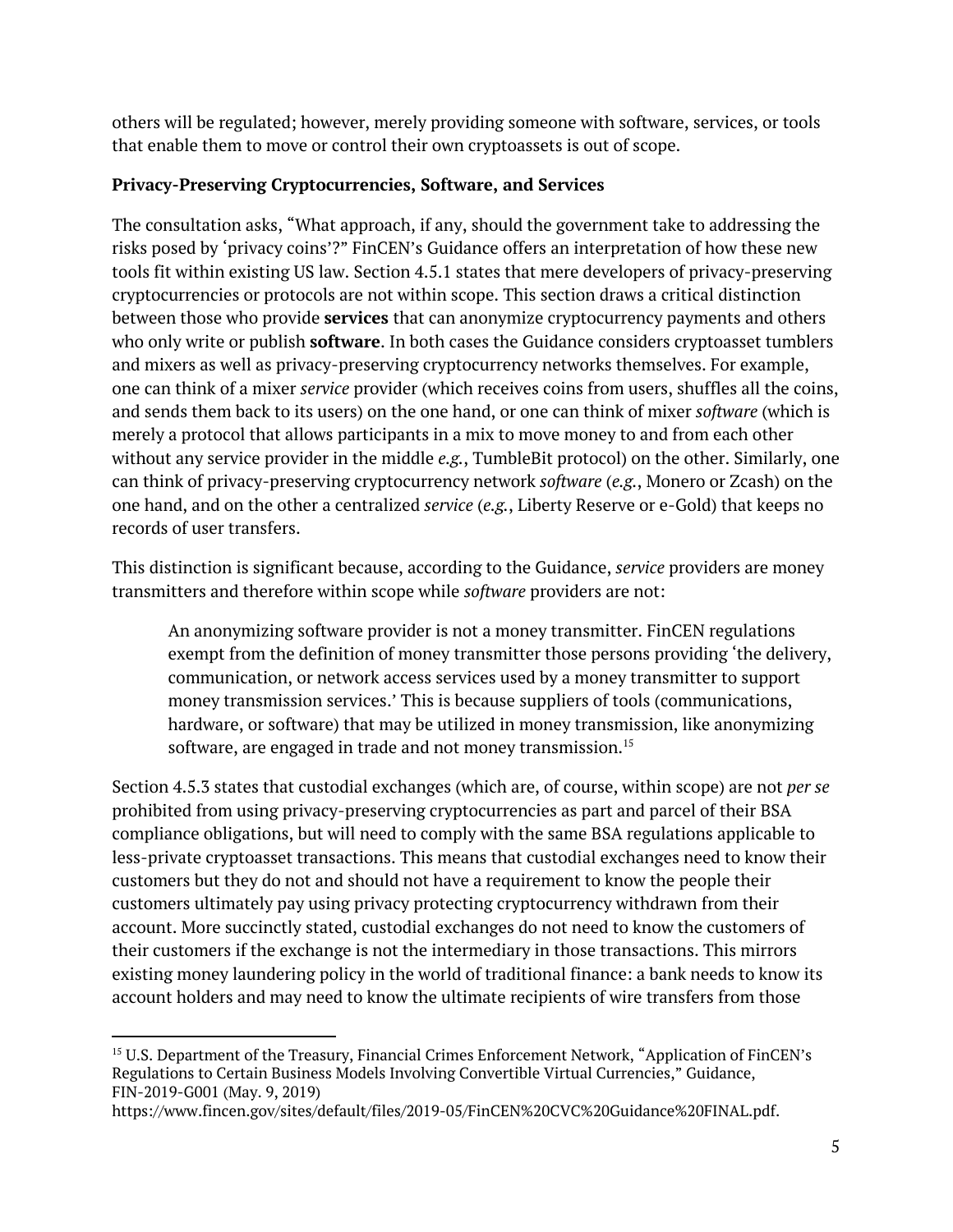account holders to other banks, but banks are not obligated to know the name and address of people that their account holders pay using cash withdrawn from their accounts, such a requirement would be plainly unworkable with physical cash and it would also be a substantial intrusion upon persons' legitimate privacy interests. Privacy-protecting cryptocurrency transactions are effectively like cash transactions and should be regulated similarly.

With respect to transfers between regulated intermediaries and the need to send customer data, it is worth noting that many of the more popular privacy-preserving cryptocurrencies allow for an encrypted messaging field that can be used for compliance with the US "travel rule" or the EU equivalent, the "wire transfer rule."  $^{16}$ 

As with cash, these tools can and will be used for illicit purposes; they are also, however, essential tools for maintaining personal privacy, and checking the power of oppressive regimes or unscrupulous data monopolies. Prohibiting their use, even if there is some evidence of crime facilitation, is simply not compatible with liberal values and the preservation of an open society. 17

#### **The FinCEN Guidance and International Standards**

FinCEN's commonsense clarifications of scope stem directly from a sensible interpretation of underlying US statutory law. The UK has entirely different underlying law; however, the approach taken by FinCEN creates a reasonable and articulable legal principle for who may and may not be deputized as an agent of state surveillance, and, as such, is a valuable model. FinCEN's standard is very clear: only persons who have independent control over customers' cryptoassets are within the scope of regulation.

As we will explain in the next section, any attempt to broaden the scope of regulated parties to include persons who do not have independent control of others' cryptoassets (*e.g.*, developers and facilitators of cryptoasset software, peer-to-peer exchange, or network infrastructure) would severely curtail the speech and privacy rights of UK citizens as well as fail to establish a reasonable and articulable legal principle for who may and may not be deputized as an agent of state surveillance. We therefore recommend that the FinCEN guidance serve as a limiting model for any additional provisions the UK chooses to adopt beyond 5MLD.

<sup>&</sup>lt;sup>16</sup> "Zcash transactions also have a memo field that can be used to send additional data about the transaction viewable only to the recipient. This memo could carry data between financial institutions wherever they are required by law to send that data along (e.g. the "travel rule" requirement in the Bank Secrecy Act)." *See*: Zooko Wilcox and Peter Van Valkenburgh, "What is Zcash?" *Coin Center* (Dec. 8, 2016) https://coincenter.org/entry/what-is-zcash.

 $^{17}$  Jerry Brito, "The Case for Electronic Cash: Why Private Peer-to-Peer Payments are Essential to an Open Society," *Coin Center* (Feb. 2019) https://coincenter.org/entry/the-case-for-electronic-cash.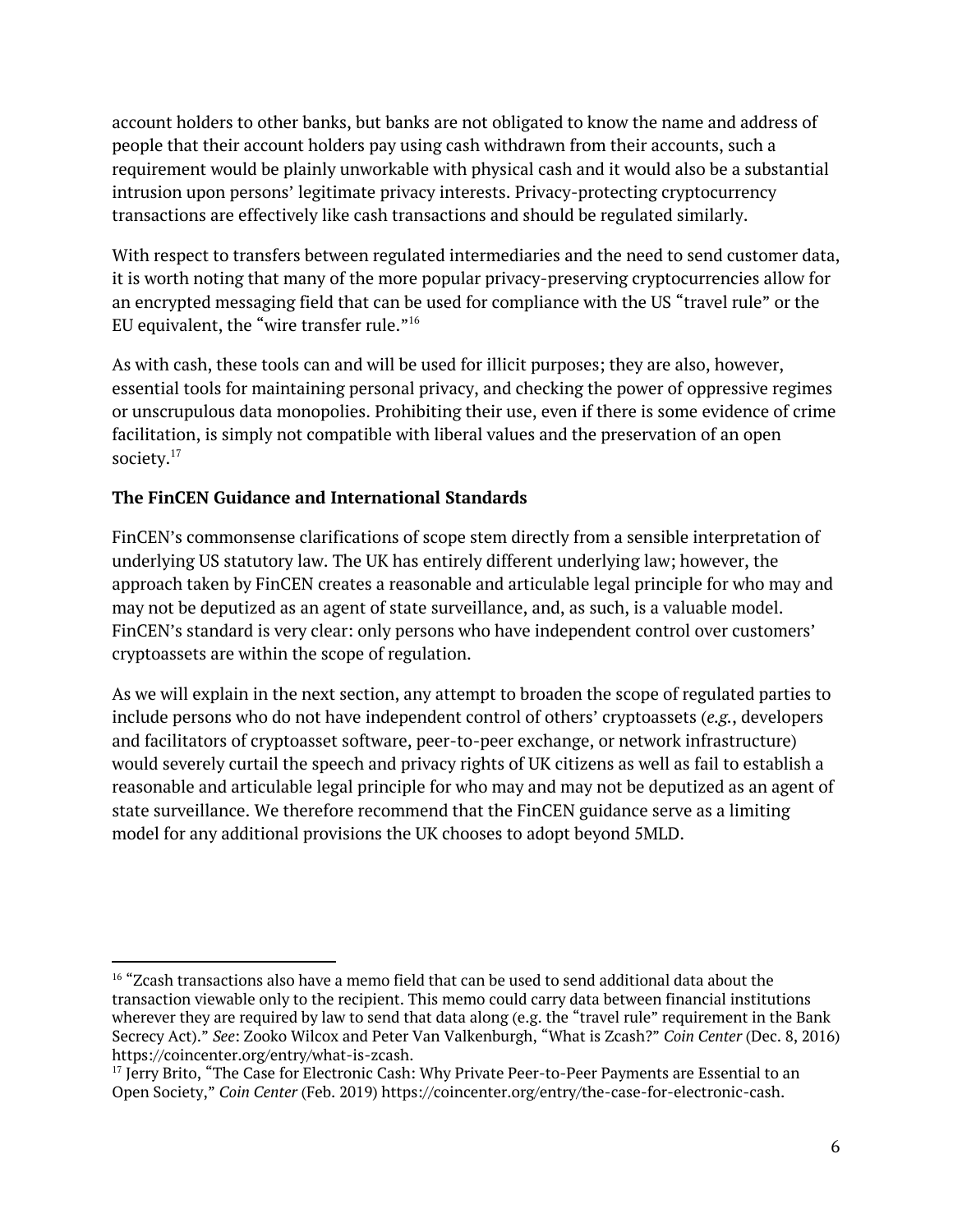## **Including Software Developers Within the Scope of Regulation Would Severely Curtail the Speech and Privacy Rights of UK Citizens**

Coin Center has recently published a comprehensive report describing the fundamental technologies behind cryptoassets (in particular, privacy-preserving cryptoassets, which we call "electronic cash") and decentralized exchange software.<sup>18</sup> The report explains why regulating the developers of these technologies in the US as BSA obligated entities would violate both the First and Fourth Amendments of the US Constitution. While the UK does not have analogous, written First and Fourth Amendment rights, it is a nation with a profound and ancient respect for the rule of law as well as a bound signatory of the European Convention on Human Rights and the International Covenant on Civil and Political Rights.<sup>19</sup> As such, several of the underlying principles that would forbid US regulators from deputizing open-source developers or other non-custodial entities as compulsory participants in a state surveillance regime similarly limit regulators in the UK. In the following, we have condensed and amended portions of our report for the benefit of HM Treasury's consultation.

At heart, developing electronic cash or decentralized exchange software is an academic engineering challenge like any other. It is an exercise in free thought and free speech. As with any creative endeavor, there's prior work from which to draw inspiration: decades of computer science research, $^{\text{20}}$  cryptographic literature, $^{\text{21}}$  and existing cryptocurrency software, which for all major networks is open-source and available for study without payment or licensing. $^{22}$ There's creative and innovative work to be done: forging new mathematical proofs, translating old ideas into new languages, and combining past work into novel and useful arrangements. As with any scientific inquiry, this process is ongoing and never-ending, and literally thousands of people around the world are actively contributing to the body of research. $^{23}$  Periodically there are published results, both academic papers written in prose that describe new software tools as well as the software itself, written in a range of common coding languages.

https://users.encs.concordia.ca/~clark/papers/2017\_cacm.pdf.

<sup>18</sup> Peter Van Valkenburg, "Electronic Cash, Decentralized Exchange, and the Constitution," *Coin Center* (Mar. 2019) https://coincenter.org/entry/e-cash-dex-constitution.

<sup>19</sup> Council of Europe, "Chart of signatures and ratifications of Treaty 005," *Convention for the Protection of Human Rights and Fundamental Freedoms*, ETS No.005 (Sep. 1953)

[https://www.coe.int/en/web/conventions/full-list/-/conventions/treaty/005/signatures?p\\_auth=EAEWQz](https://www.coe.int/en/web/conventions/full-list/-/conventions/treaty/005/signatures?p_auth=EAEWQz4R) [4R;](https://www.coe.int/en/web/conventions/full-list/-/conventions/treaty/005/signatures?p_auth=EAEWQz4R) United Nations, "Status of Treaties," *International Covenant on Civil and Political Rights* (Dec. 1966) [https://treaties.un.org/Pages/ViewDetails.aspx?chapter=4&clang=\\_en&mtdsg\\_no=IV-4&src=IND.](https://treaties.un.org/Pages/ViewDetails.aspx?chapter=4&clang=_en&mtdsg_no=IV-4&src=IND)

<sup>20</sup> Arvind Narayanan and Jeremy Clark, "Bitcoin's Academic Pedigree," *Communications of the Association for Computing Machinery*, Vol. 60, No. 12 (Dec. 2017): pgs. 36-45,

<sup>21</sup> *See*, *e.g.*: Leslie Lamport, Robert Shostak, and Marshall Pease, "The Byzantine Generals Problem," *ACM Transactions of Programming Languages and Systems*, Vol. 4, No. 3 (Jul. 1982): pgs. 382-401, https://people.eecs.berkeley.edu/~luca/cs174/byzantine.pdf.

<sup>22</sup> *See*, *e.g*.: The Bitcoin Core GitHub repository (https://github.com/bitcoin/bitcoin).

 $23$  Bitcoin and Ethereum core client software alone have over 1000 individual contributors and that number does not include the countless developers working on compatible software for wallets, miners, smart contracts, or countless developers working on other cryptocurrencies. Nor does that number include the several academic authors who have published peer-reviewed research on these systems.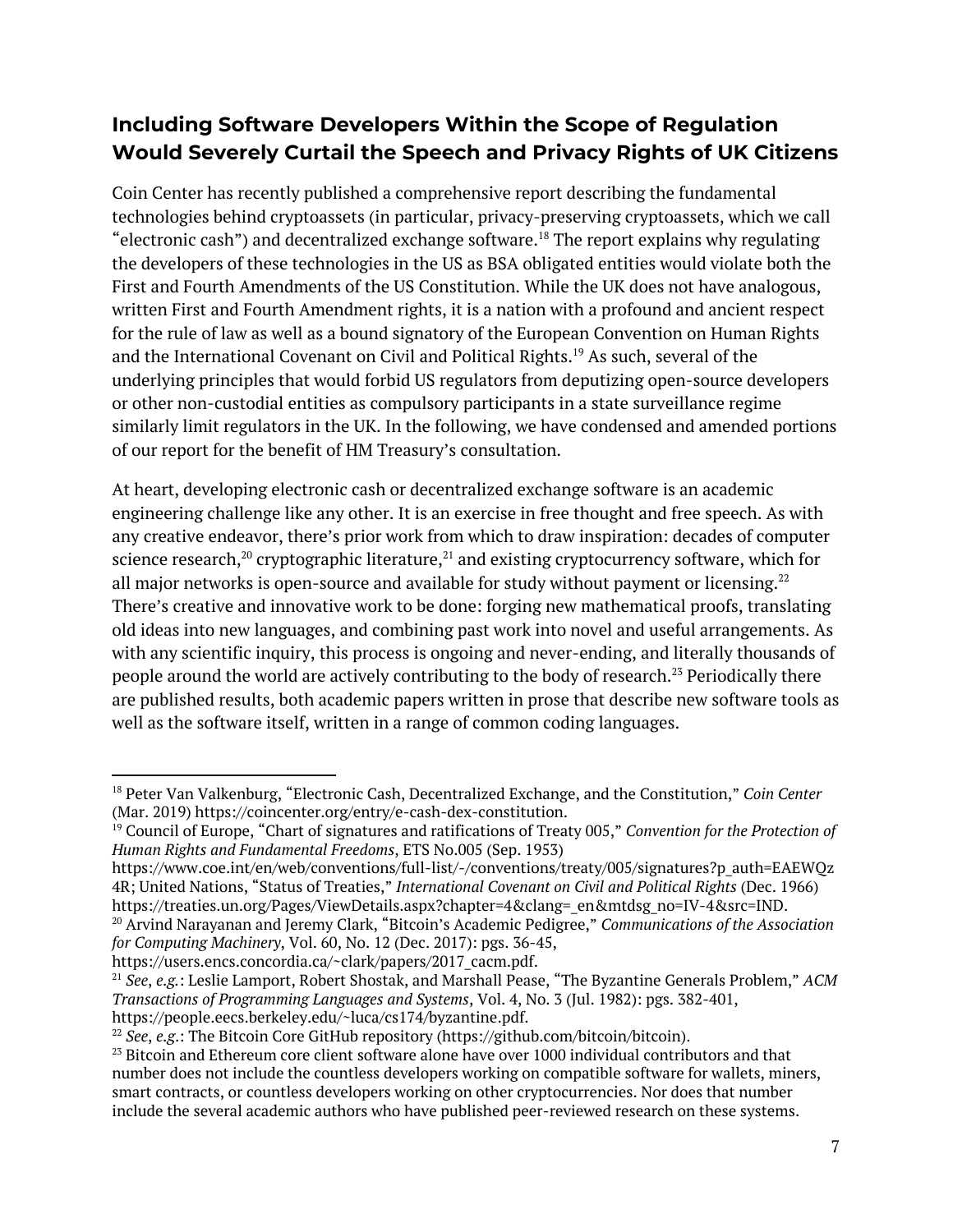Those published results, on their own, do not create electronic cash or decentralized exchange. Instead, the published software explains—in exacting detail—how one would make an electronic cash transaction or a decentralized exchange. Software is not self-executing; it's a set of instructions, like a recipe for a meal or a musical score for a performance. Once published, it's up to people around the world to follow those instructions. $^\mathrm{24}$  Software makes this a bit easier than performing a Beethoven sonata or baking a soufflé, because the instructions are so complete that they require little skill or improvisation and because their users can exploit a machine that can read the instructions—a computer—to do most of the work. But the users are essential nonetheless: they must run the software on their internet-connected computers, and it's only once those computers start working together as a network $^{25}$  that some usable functionality, such as electronic cash or decentralized exchange, becomes possible.

The primary effect of these advances in technology are cryptocurrency networks that protect the privacy of their users. Developers and advocates genuinely believe that such tools are necessary to protect human dignity and autonomy, and argue that they are of profound political and societal importance in a world where transactions are increasingly surveilled and controlled by a handful of private financial intermediaries and powerful governments. $^{26}\,\mathrm{A}$ secondary effect of these advances is significantly less visibility into cryptocurrency transactions for regulators and law enforcement. Thanks to electronic cash transactions, data that would otherwise be public on a blockchain may now be private to the transacting parties, and, thanks to decentralized exchange, many users seeking to exchange their cryptocurrencies for other cryptocurrencies may do so directly with each other rather than through a regulated third party, which could collect customer information.

Faced with this reduction in surveillable information, governments may seek to extend anti-money-laundering surveillance obligations to electronic cash or decentralized exchange software developers or users. Such an extension, however, would be in violation of Article 17 of the International Covenant on Civil and Political Rights (ICCPR) $^{27}$  and Article 8 of the European Convention on Human Rights (ECHR) (collectively, international privacy rights).<sup>28</sup> Additionally, the resulting arbitrary intrusions upon privacy would violate foundational rule of law principles as originally articulated in the English common law in *Entick v. Carrington*.<sup>29</sup> Similarly,

 $24$  You can try it for yourself by following the directions to install Bitcoin here: https://bitcoin.org/en/getting-started.

 $25$  You can see a visualization of the global nodes on the Bitcoin network at Bitnodes: https://bitnodes.earn.com/nodes/network-map/?ipv6\_bits=56.

 $^{26}$  Jerry Brito, "The Case for Electronic Cash: Why Private Peer-to-Peer Payments are Essential to an Open Society," *Coin Center* (Feb. 2019) https://coincenter.org/entry/the-case-for-electronic-cash.

 $27$  1. No one shall be subjected to arbitrary or unlawful interference with his privacy, family, home or correspondence, nor to unlawful attacks on his honour and reputation.

<sup>2.</sup> Everyone has the right to the protection of the law against such interference or attacks.

 $28$  1. Everyone has the right to respect for his private and family life, his home and his correspondence. 2. There shall be no interference by a public authority with the exercise of this right except such as is in accordance with the law and is necessary in a democratic society in the interests of national security, public safety or the economic well-being of the country, for the prevention of disorder or crime, for the protection of health or morals, or for the protection of the rights and freedoms of others. <sup>29</sup> *Entick v. Carrington* (1765) 19 St Tr 1030.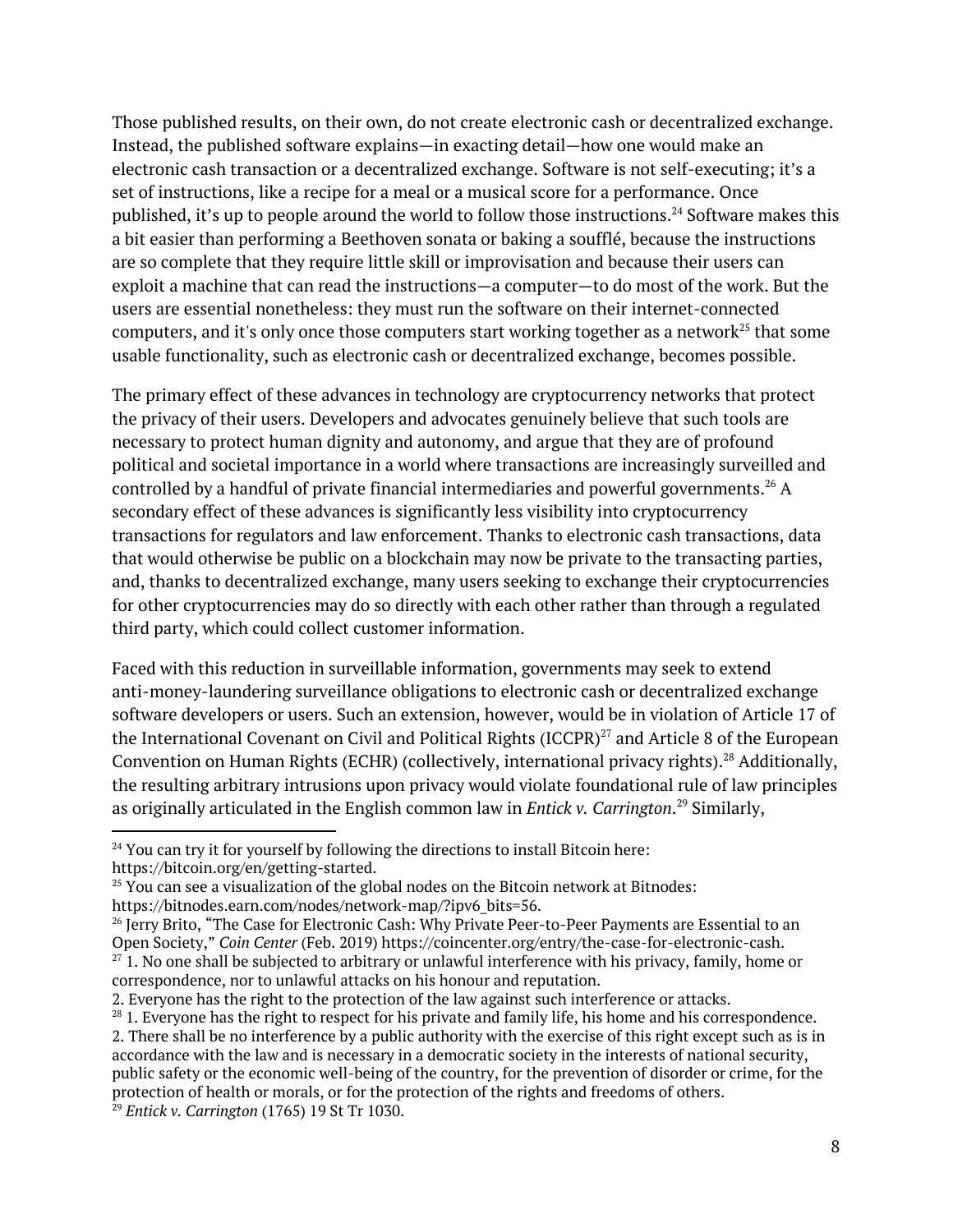governments may seek to ban or permission the distribution electronic cash software that does not collect user information, or they may compel developers to surreptitiously introduce surveillance-friendly vulnerabilities or backdoors into their software; this would be in violation of Article 19 of the ICCPR and Article 10 of the ECHR (collectively, international expression rights). Each of these arguments, privacy and expression, will be discussed in turn.

### **Privacy Rights**

Both the ICCPR and the ECHR prohibit intrusions upon the privacy of persons unless those intrusions are made in accordance with law. As the European Court of Human Rights found in *Malone v. the United Kingdom*, "the phrase 'in accordance with the law' does not merely refer back to domestic law but also relates to the quality of the law, requiring it to be compatible with the rule of law, which is expressly mentioned in the preamble to the Convention." $^{30}$  As the court found, "the law must be sufficiently clear in its terms to give citizens an adequate indication as to the circumstances in which and the conditions on which public authorities are empowered to resort to this secret and potentially dangerous interference with the right to respect for private life and correspondence."  $31$ 

Any attempt to treat open-source software developers as within scope would, in effect, deputize those software developers who choose to comply as agents of HM Treasury tasked with indiscriminately collecting information on the users of their software. Those developers who fail to comply would be, it stands to reason, banned from distributing their software in the UK. As such, persons in the UK who choose to engage in cryptoasset transactions of any kind would be forced to use software that collects information about their activities by government decree irrespective of their particular circumstances and without their forming any business-customer relationship with a financial institution or other entity.

As a result, everyone who chooses to use cryptoassets would, by default, be surveilled. The resulting mass collection of otherwise private information irrespective of any particular suspicion, warrant, or legal process is not compatible with the rule of law as there are no "sufficiently clear terms" describing "the circumstances in which and the conditions on which public authorities are empowered" to intrude upon the privacy of UK citizens. As the court in *Entick v. Carrington* famously held, "If it is law, it will be found in our books. If it is not to be found there, it is not law… By the laws of England, every invasion of private property, be it ever so minute, is a trespass… If no excuse can be found or produced, the silence of the books is an authority against the defendant, and the plaintiff must have judgment." $^{\scriptstyle 32}$ 

Even if HM Treasury was to carefully spell out the breadth of such a surveillance regime explicitly in law (*e.g.*, *users of cryptoasset software will be surveilled in all situations irrespective of any particular suspicion of wrongdoing, due process, or warrant*) the policy would remain violative

<sup>30</sup> Malone (James) v United Kingdom, Judgment (Merits), App No 8691/79 (A/82), [1984] ECHR 10, (1984) 7 EHRR 14, IHRL 47 (ECHR 1984), 2nd August 1984, European Court of Human Rights [ECHR].

<sup>31</sup> *Id*.

<sup>32</sup> *Entick v. Carrington* (1765) 19 St Tr 1030.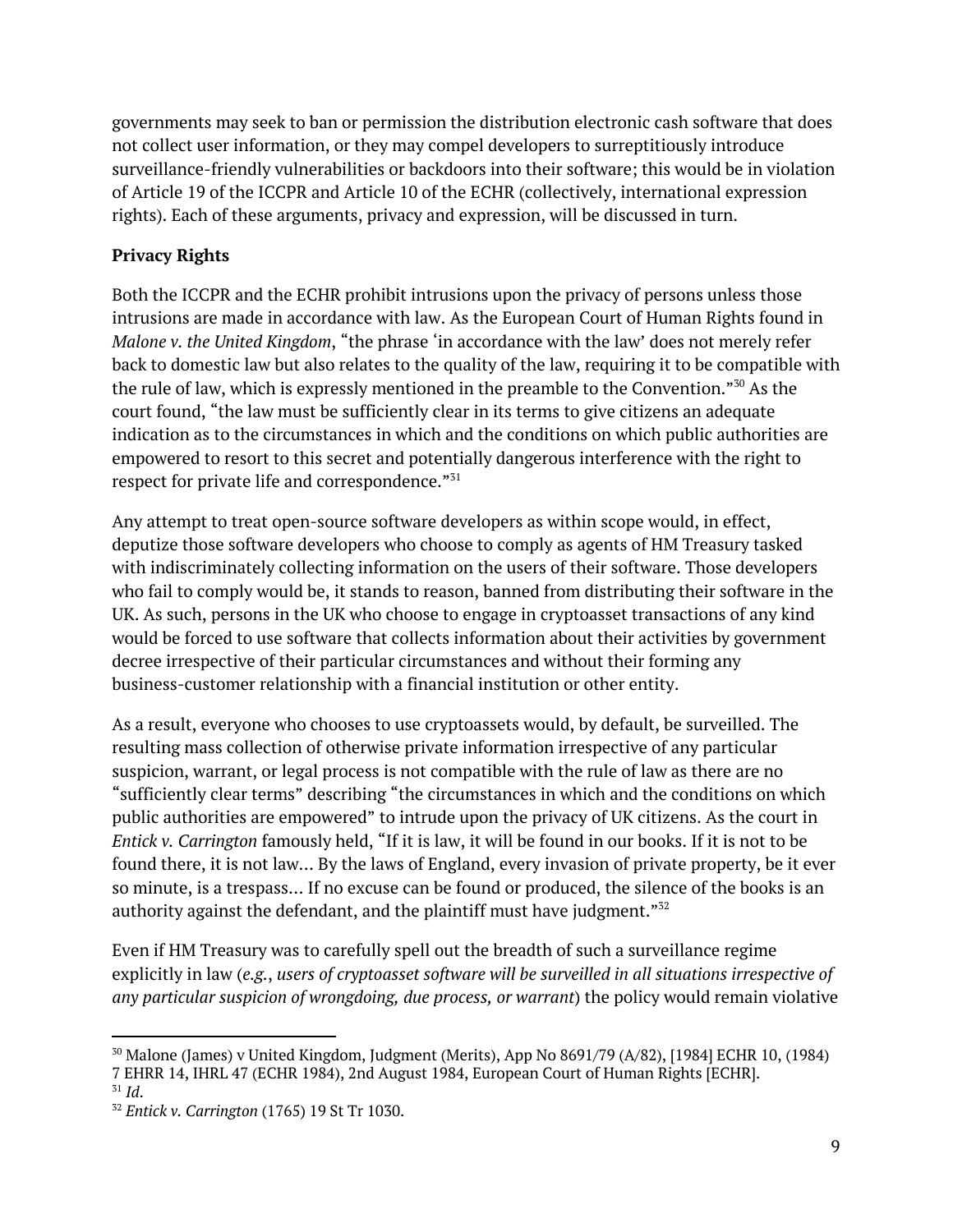of international privacy rights. As the UN Committee on Human Rightshas found with respect to Article 17 of the ICCPR,

The expression 'arbitrary interference' can also extend to interference provided for under the law. The introduction of the concept of arbitrariness is intended to guarantee that even interference provided for by law should be in accordance with the provisions, aims and objectives of the Covenant and should be, in any event, *reasonable in the particular circumstances*…

Even with regard to interferences that conform to the Covenant, relevant legislation *must specify in detail the precise circumstances* in which such interferences may be permitted. A decision to make use of such authorized interference must be made only by the authority designated under the law, and *on a case-by-case basis*.

Surveillance, whether electronic or otherwise, interceptions of telephonic, telegraphic and other forms of communication, wire-tapping and recording of conversations should be prohibited [emphases added].<sup>33</sup>

A mandate ordering open-source developers to include surveillance tools in their software will, by necessity, compromise the privacy of every software user irrespective of circumstance. Such an approach is not and cannot be compatible with case-by-case decision making.

As mentioned earlier, similar prohibitions on warrantless search, warrants of general application, and bulk surveillance regimes exist in the US constitutional tradition. We will not rehearse those arguments here because of their specificity with regard to US rather than UK law. However, these arguments are nonetheless illustrative of how bulk collection regimes, bans on cash transactions, and similar bans on electronic cash technologies are incompatible with liberal values and an open society. We urge HM Treasury to review our previous reports on electronic cash and decentralized exchange if it wishes to learn more. $^{34}$ 

### **Speech Rights**

As discussed earlier, open-source computer code shared over the internet is directly intended to convey the scientific and engineering ideas of a given project to other developers, including current collaborators, potential future collaborators, researchers, and the general public who may wish to use these tools and seek assurances of their correct operation, which can only be achieved through publicity and transparency. If digital tools derived from this science and engineering will be employed to, for example, organize social behavior on the internet, then

<sup>&</sup>lt;sup>33</sup> United Nations Human Rights Committee, "General Comment 16," Compilation of General Comments and General Recommendations Adopted by Human Rights Treaty Bodies, U.N. Doc HRI/GEN/1/Rev.1 (Twenty-third session, 1988) http://hrlibrary.umn.edu/gencomm/hrcom16.htm.

<sup>34</sup> Peter Van Valkenburg, "Electronic Cash, Decentralized Exchange, and the Constitution," *Coin Center* (Mar. 2019) https://coincenter.org/entry/e-cash-dex-constitution; Jerry Brito, "The Case for Electronic Cash: Why Private Peer-to-Peer Payments are Essential to an Open Society," *Coin Center* (Feb. 2019) https://coincenter.org/entry/the-case-for-electronic-cash.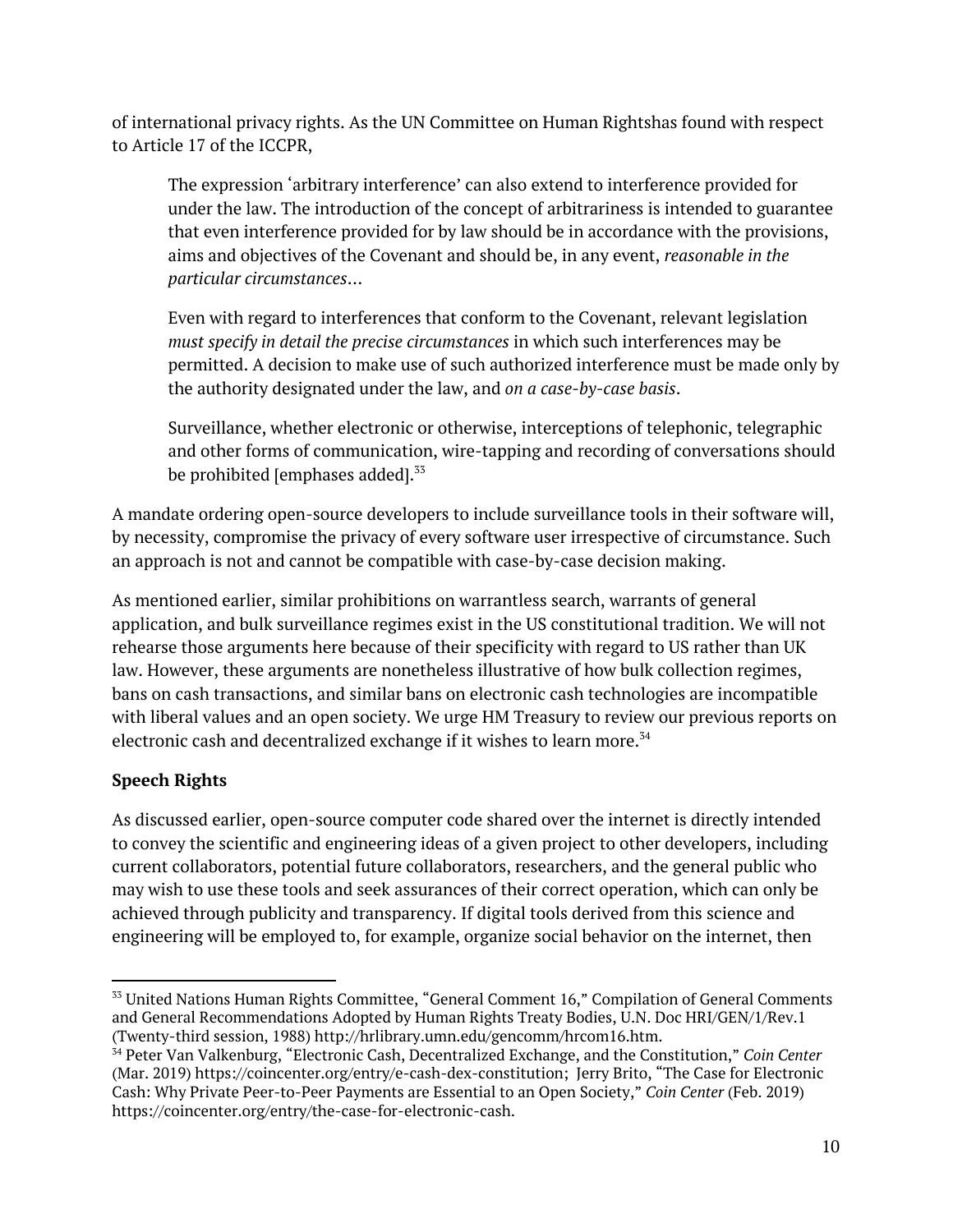their source code certainly holds at least as much social and political significance in the 21st century as a schematic of a steam engine or a blueprint for an amphitheater would have held in previous ages.

Indeed, the "unfettered interchange of ideas"<sup>35</sup> found in computer code is the primary motivation behind open-source software development as a practice. Rather than cloister one's software project within the developer staff of a single corporation by enforcing copyrights, trade secrets, and other restrictions on dissemination through a proprietary software model, open-source software development principles eschew copyrights and restrictive licenses, push for better ways to clearly and publicly display source code for review, and seek to solicit the widest possible audience in order to increase the odds that a member of that audience will catch errors that would otherwise go undetected or find opportunities for innovation that would otherwise have been missed. This ethos is long-established and well-captured in developer Eric Raymond's landmark 1997 essay *The Cathedral and the Bazaar*.<sup>36</sup> All major electronic cash and decentralized exchange software projects rigorously adhere to this open-source model of development. Canonical changes to that software are only made after an exhaustive round of public sharing and discussion of the code itself.<sup>37</sup>

<sup>35</sup> *Roth v. United States*, 354 U.S. 476 (1957) https://supreme.justia.com/cases/federal/us/354/476/.

<sup>&</sup>lt;sup>36</sup> In the essay, Raymond explains several emergent rules in the open source developer community: "Every good work of software starts by scratching a developer's personal itch." The majority of developers in an open-source project are motivated primarily because they want to use the product they are making. They aren't under contract to build something for someone else; they have a personal need and they are addressing it. This leads to greater motivation and it brings intimate personal knowledge about the problem to bear. "Good programmers know what to write. Great ones know what to rewrite (and reuse)." When development happens in the open, redundancy can be avoided, a division and specialization of knowledge and expertise achieved, and troublesome, complicated, or redundant code identified and simplified. "When you lose interest in a program, your last duty to it is to hand it off to a competent successor." People come and go within an open-source project depending on their interests and expertise. No one gets stuck working on projects they no longer care about and fresh minds appear to offer different perspectives on longstanding problems or new avenues for development. "Treating your users as co-developers is your least-hassle route to rapid code improvement and effective debugging." Many of the people who use the open-source code will also be able to identify and flag issues, and may even be able to offer solutions. The line between a consumer and a producer of open-source software blurs because production happens transparently in full view of the public and participation in production is available to all. "Given a large enough beta-tester and co-developer base, almost every problem will be characterized quickly and the fix obvious to someone." This has come to be known as Linus's Law after Linus Torvalds, the original creator and longtime principal developer of Linux. When development is not open, all developers may share a certain blind spot or fail to notice a certain error. Wider development amongst sophisticated users with idiosyncratic perspectives increases the likelihood that bugs are discovered and addressed, thus making open-source software more resilient and secure. *See*: Eric S. Raymond, *The Cathedral and the Bazaar: Musings on Linux and Open Source by an Accidental Revolutionary*. Cambridge, MA: O'Reilly, 1999.

*<sup>37</sup> See*, *e.g.*: the so-called block size debate among the Bitcoin community. *For an overview, see*: Aaron van Wirdum, "Segregated Witness, Part 3: How a Soft Fork Might Establish a Block-Size Truce (or Not)," *Bitcoin Magazine* (Dec. 29, 2015)

https://bitcoinmagazine.com/articles/segregated-witness-part-how-a-soft-fork-might-establish-a-block -size-truce-or-not-1451423607/.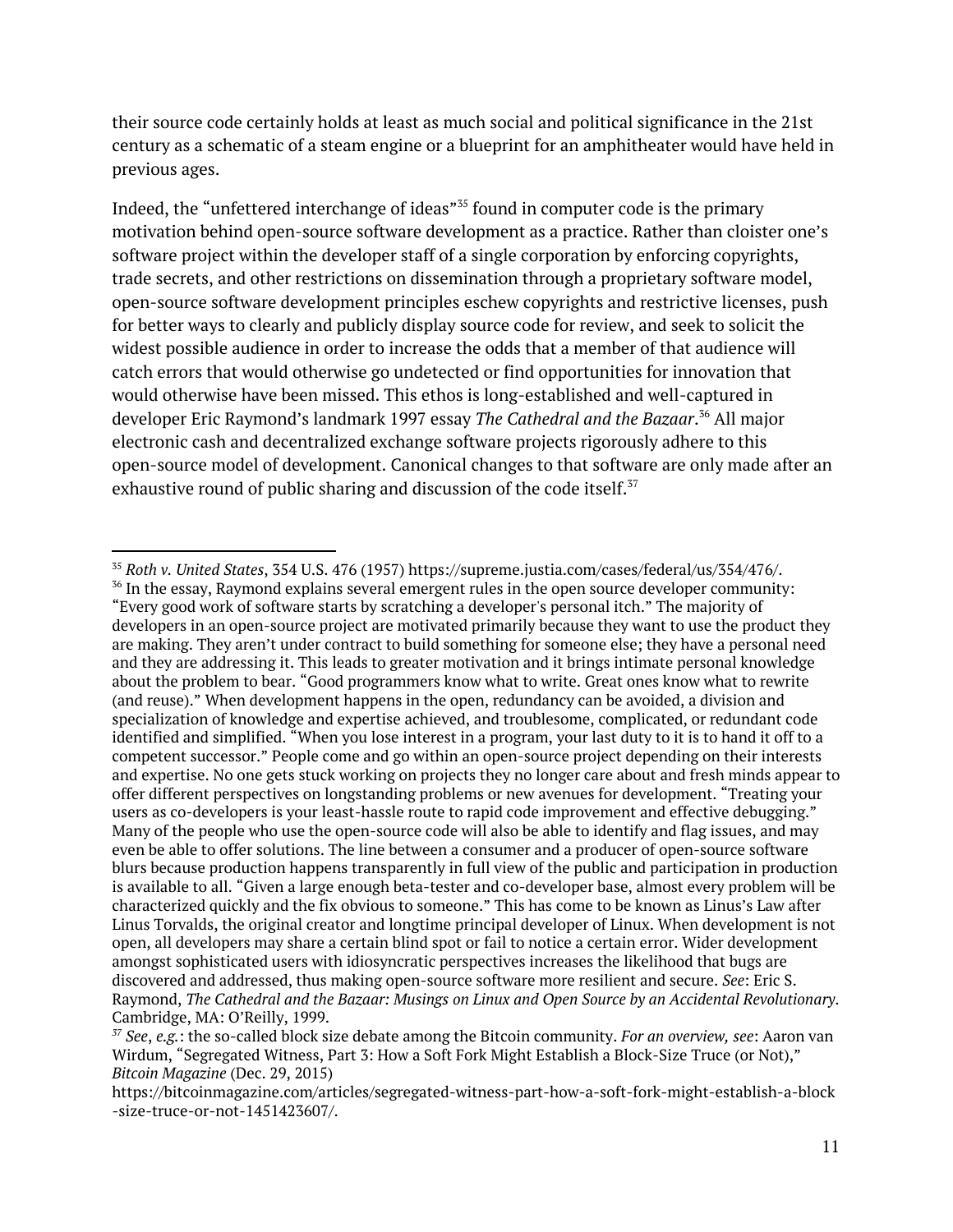Moreover, open-source computer code underlies systems we rely upon daily to organize our society—from email clients to traffic lights, police surveillance cameras to social networking websites and—more recently—private decentralized money and exchange. Everything we do (and cannot do) on those platforms and with those tools is mediated by software and ideas expressed in code. Anyone can learn to read the languages in which this code is written in order to elevate and formulate their view of debates surrounding these technologies, and anyone who has learned those languages can invent and suggest new and different ideas, including alternatives to the systems of today. Developers may learn these skills because they think they can build better, safer tools for organizing society, enabling individual freedom, or limiting the freedom of those who would do others harm.

Say what one will about the deservedly mocked mantra of Silicon Valley, "make the world a better place," but software does make the world. $38$  Source code and the creative and scientific expression it contains now represents a substantial quantity of the world's "ideas for the bringing about of political and social changes desired by the people."<sup>39</sup> Many remain surprised and even alarmed that a new language—many new languages in fact—are actively being used to fundamentally reshape the landscape of human interaction. But to deny this fact is to deny everything that has changed in our lives since the advent of digital computing. Similarly, to deny statements made in coding languages like C++ $^{\rm 40}$  or Rust $^{\rm 41}$  the same constitutional protections we would grant statements made in English would make no more sense than to deny novels protection when they are written in French, symphonies protection because they are written in musical notation, or scientific papers protection because they tend to be filled with arcane graphs and formulae.

With certainty we can say that thousands of persons independently work to publish open-source cryptoasset software. It is impossible to say with certainty how many more persons— perhaps tens of thousands, hundreds of thousands, or millions—subsequently relay and share that published software through various online and offline communication channels. A law offering the FCA or HM Treasury discretion to decide which versions of this software can and cannot be published and shared among UK citizens would be difficult (to say the least) to implement and enforce.

If a regulator was to mandate that all open-source software must include surveillance backdoors, the mandate would effectively order developers to rewrite existing software libraries in order to include code that implements the backdoor. Each of these open-source software libraries typically has several hundred authors and there are several hundred if not several thousand different libraries for various versions of Bitcoin and other cryptoasset wallets and

<sup>38</sup> *See, e.g.*: "Silicon Valley, TechCrunch Disrupt Parody," *goodlaugh182 YouTube Channel* (May 25, 2014) https://www.youtube.com/watch?v=J-GVd\_HLlps.

*<sup>39</sup> Roth v. United States.*

<sup>40</sup> *See, generally:* Bjarne Stroustrup, "The Essence of C++," *The University of Edinburgh YouTube Channe*l (May 4, 2014) https://www.youtube.com/watch?v=86xWVb4XIyE.

*<sup>41</sup> See, generall*y: Steve Klabnik and Carol Nichols, *The Rust Programming Language*, San Francisco, CA: No Starch Press (2018) *available at* https://doc.rust-lang.org/book/ch00-00-introduction.html.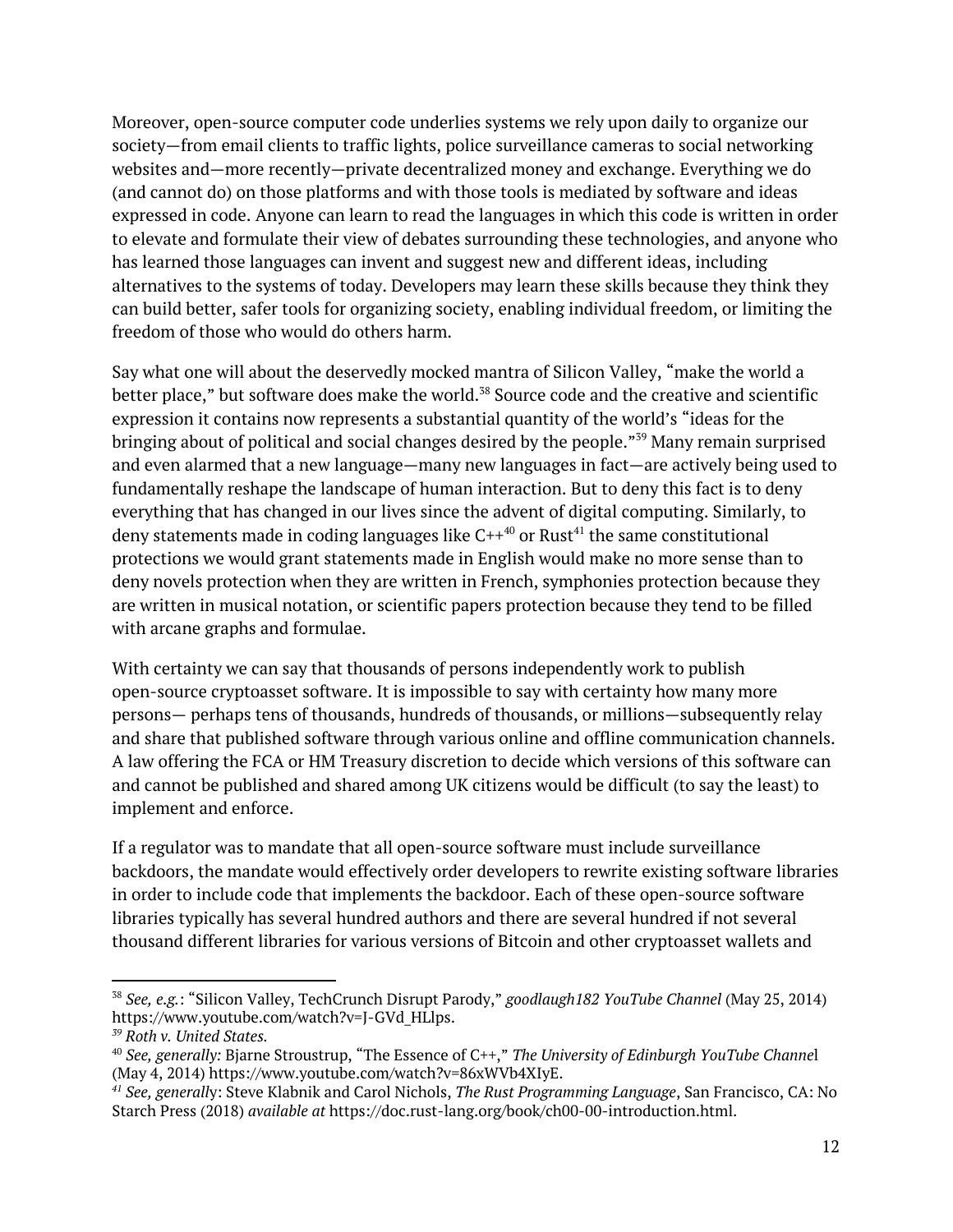protocols; whose responsibility is it to comply with these orders? Are all of the developers who have previously contributed to the software obligated to help write the backdoor code? Or would it only be developers living in the UK who are obligated? Should the onus rest with some new developer who can be persuaded to add a backdoor in a derivative version of the code? Can you force someone to engage in creative and difficult software design against their will? We can speculate that many privacy- and civil-liberties-focused developers would simply choose not to write that code. The majority of these publishers are not even located in the UK and would not be subject to the law.

Even assuming that some versions of cryptoasset software do end up having backdoors because of an order from a UK regulator, how can the regulator ensure that the several other versions of cryptoasset software lacking backdoors are not published and shared amongst UK citizens? The regulator would have to ban the communication of a broad class of information: any cryptoasset software that does not comply cannot be transmitted on the internet or shared through printed books within the UK. To illustrate the difficulty of such a ban in the encryption context, advocates have previously gone so far as to silk-screen cryptography protocols onto t-shirts. $42$  Would the UK outlaw certain illicit apparel if need be?

Practicality aside, a law empowering regulators to whitelist the publication of certain open-source cryptoasset software partnered with a blanket ban on the publication and distribution of non-compliant software would violate Article 19 of the ICCPR and Article 10 of the ECHR. Both conventions hold that persons should have "the freedom to hold opinions and to receive and impart information and ideas without interference by public authority and regardless of frontiers."<sup>43</sup> Both conventions find that the exercise of these rights carries "special duties and responsibilities" that justify a limited range of restrictions on speech.<sup>44</sup> These restrictions must be made through law rather than at the discretion of public authorities. These restrictions must be formulated with "sufficient precision to enable an individual to regulate his or her conduct accordingly and [] must be made accessible to the public." $45$  Any scheme empowering a regulator with discretion to whitelist select versions of cryptoasset software would, by design, fail to provide sufficient precision and perspicuity to enable UK citizens to regulate their own conduct.

Nor would a blanket ban on cryptoasset software publication withstand constitutional scrutiny. Specifically in the context of software and the internet, UN General Comment No. 34 to Article

http://www.cypherspace.org/adam/uk-shirt.html.

<sup>42</sup> Adam Back, "Munitions T-shirt," accessed June 6, 2019,

<sup>43</sup> *See*: Council of Europe, "European Convention on Human Rights," Article 10, *European Court of Human Rights* (Sep. 21, 1971) [https://www.echr.coe.int/Documents/Convention\\_ENG.pdf](https://www.echr.coe.int/Documents/Convention_ENG.pdf); United Nations, "International Covenant on Civil and Political Rights," Article 17, *UN Office of the High Commissioner for Human Rights* (Dec. 16, 1966[\)https://www.ohchr.org/en/professionalinterest/pages/ccpr.aspx.](https://www.ohchr.org/en/professionalinterest/pages/ccpr.aspx) 44 *Id*.

<sup>45</sup> *Id*.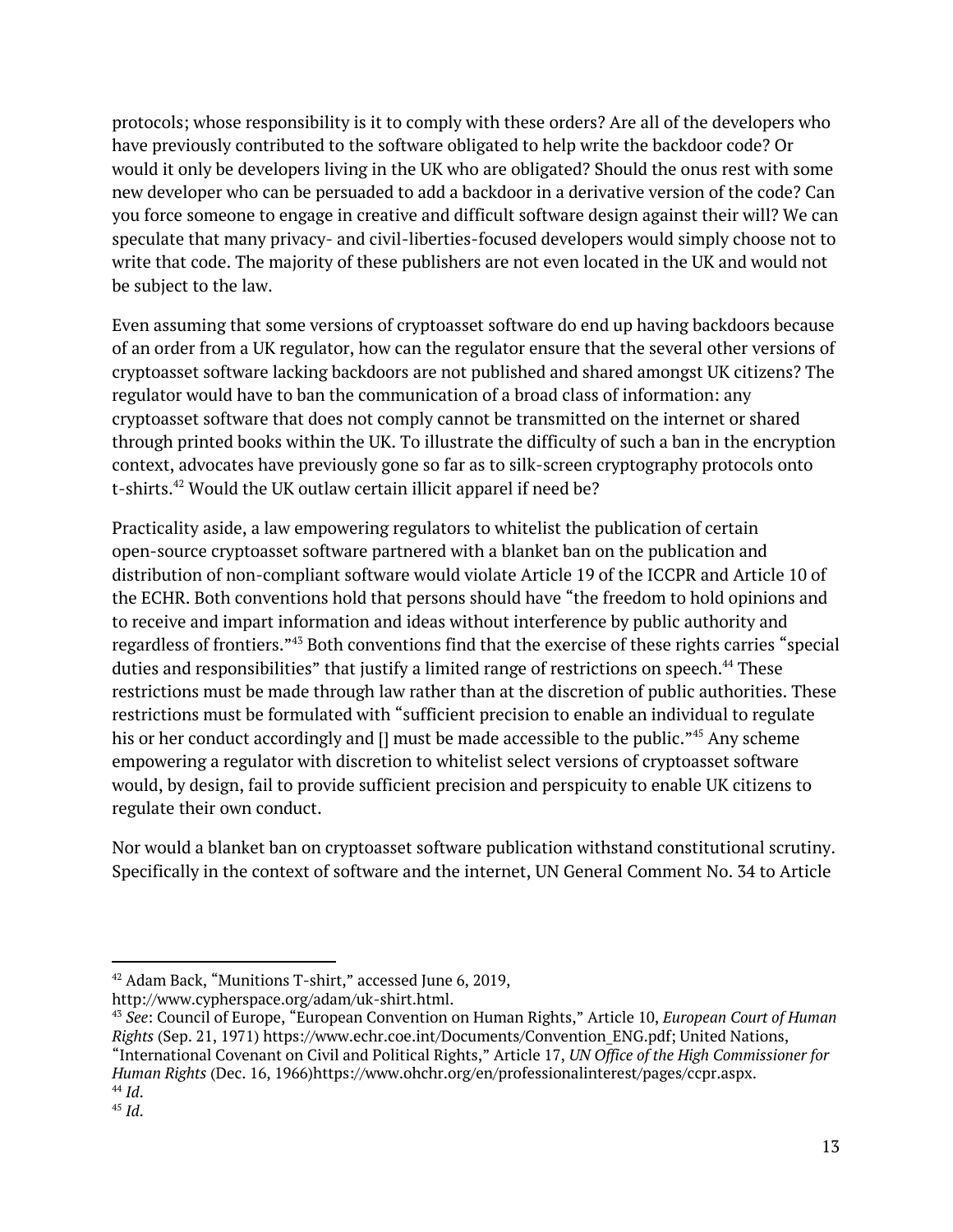19 of the ICCPR finds that "generic bans on the operation of certain sites and systems" are not compatible with the ICCPR. 46

General Comment No. 34 also finds that it would be incompatible with the ICCPR "to invoke such laws to suppress or withhold from the public information of legitimate public interest that does not harm national security or to prosecute journalists, researchers, environmental activists, human rights defenders, or others, for having disseminated such information. Nor is it generally appropriate to include in the remit of such laws such categories of information as those relating to the commercial sector, banking and scientific progress."<sup>47</sup> At a fundamental level, crypoasset software is, itself, scientific and engineering research. Moreover, while crimes committed by persons using cryptoasset software to, for example, move illicit funds could, in extreme hypotheticals, harm national security, the software itself does not.

The General Comment finds that restrictions must be proportional to the threat they seek to address and should be "the least intrusive instrument amongst those which might achieve their protective function." $48$  As described in the first half of this comment letter, regulators such as FinCEN have developed policies which have, over the last six years, reasonably addressed the threats of money laundering without stifling the free exchange of ideas and the free publication of software. Banning the publication of software and other purpose-neutral technologies is, self-evidently, not the least-intrusive approach to stopping people from using those tools to launder money.

Electronic cash and decentralized exchange software includes a broad class of published research and innovations with far-reaching potential to alter the way we organize society. Its developers and advocates genuinely believe that these scientific and engineering advances will, on net, improve the human condition and better guarantee human dignity and individual autonomy than alternative centralized and surveillance-accommodating tools for payments and exchange. 49

A primary motivation behind the development of this technology is the global decline of cash transactions (which are inherently private and lacking in intermediaries).<sup>50</sup> This decline has been matched with the rise of powerful, private financial technology intermediaries that can systematically surveil their users and arbitrarily exclude them from economic life simply by closing their account. Such private surveillance and arbitrary power, argue electronic cash advocates, contravenes the rule of law. In nation states with weaker human rights guarantees, governments can and are actively partnering with these intermediaries to obtain greater control over their populations. $^{51}$  If cash disappears, advocates claim, only electronic cash and

<sup>46</sup> United Nations, "General Comment No. 34," *Human Rights Committee*, CCPR/C/GC/34 (Sep. 12, 2011) https://www2.ohchr.org/english/bodies/hrc/docs/gc34.pdf.

<sup>47</sup> *Id*.

<sup>48</sup> *Id*.

 $\rm ^{49}$  Jerry Brito, "The Case for Electronic Cash: Why Private Peer-to-Peer Payments are Essential to an Open Society," *Coin Center* (Feb. 2019) https://coincenter.org/entry/the-case-for-electronic-cash. 50 *Ibid.*

<sup>51</sup> *Id.*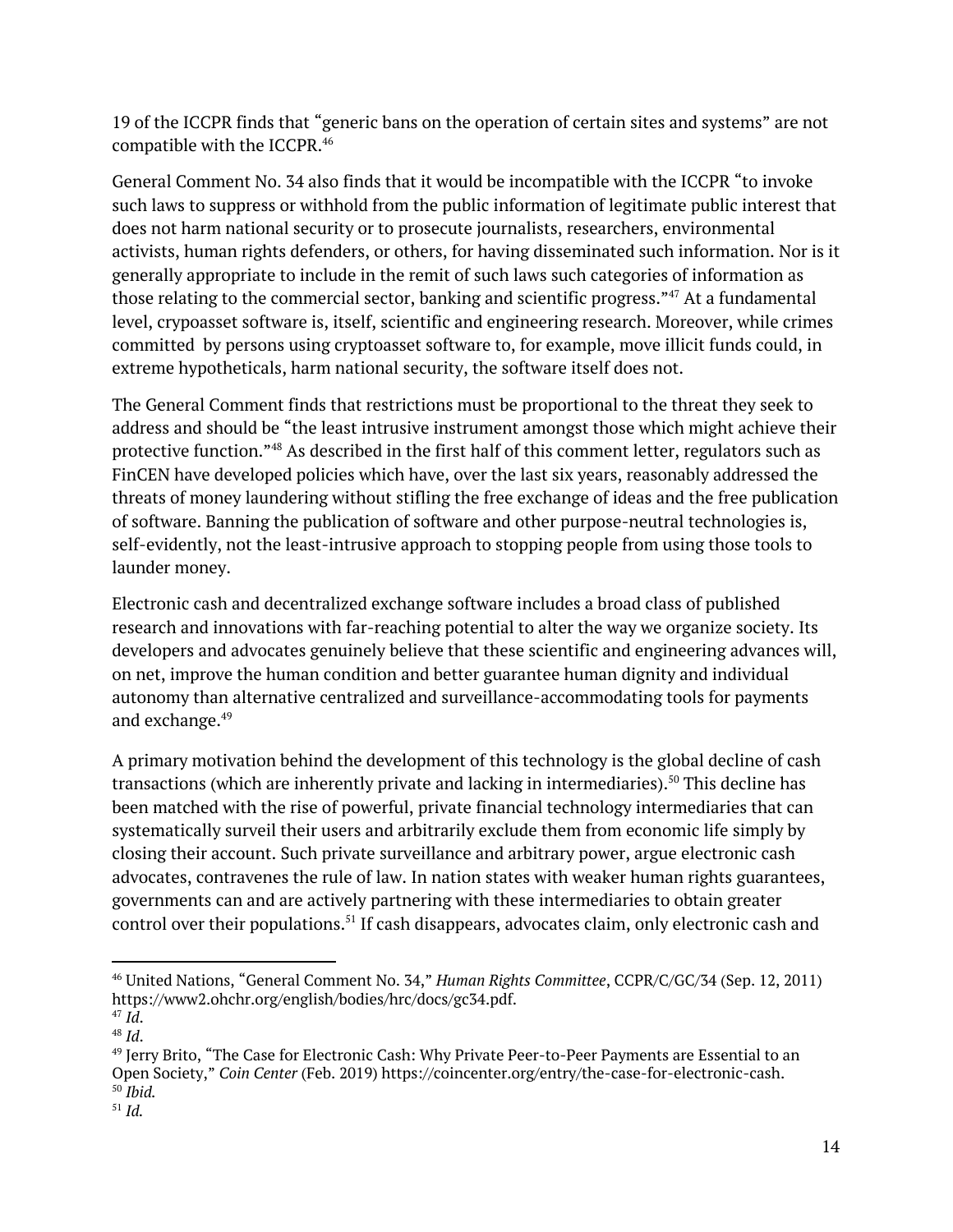decentralized exchange technologies can serve as a safety valve against imminent payments-technology-enforced totalitarianism. 52

One does not need to personally subscribe to these views in order to grasp the gravity of the constitutional law at hand. It is sufficient to believe that electronic cash and decentralized exchange software developers earnestly hold these views and publish their software to express them (rather than for some other, cynical purpose). If this much is true, then bans on software publication wade dangerously into the territory of stifling a vibrant and consequential debate. Such a policy would violate the fundamental and unqualified right of persons to hold and form opinions as found in Article 19 of the ICCPR and Article 10 of the ECHR.

# **Proposed Limitations Upon Speech and Privacy Cannot be Made Through Secondary Legislation**

The UK's exit from the European Union has necessitated the creation of new primary legislation, the Sanctions and Money Laundering act of 2018, to establish HM Treasury's statutory authority with regard to money laundering regulation. $^{55}$  The relevant portion of that legislation reads as follows:

- (49) An appropriate Minister may by regulations make provision for one or more of the following purposes—
	- (a) enabling or facilitating the detection or investigation of money laundering, or preventing money laundering;
	- (b) enabling or facilitating the detection or investigation of terrorist financing, or preventing terrorist financing;
	- (c) the implementation of Standards published by the Financial Action Task Force from time to time relating to combating threats to the integrity of the international financial system.

Thus the appropriate minister is permitted to develop a range of money laundering policies in the UK subject only to up-or-down affirmation from parliament. The Legislative and Regulatory Reform Act of 2006 establishes limits as to what policies can be established through mere regulation (*i.e.*, secondary legislation) and what policies would require primary legislation. It reads in part as follows:

- (1) A Minister may not make provision under section  $1(1)$  or  $2(1)$ , other than provision which merely restates an enactment, unless he considers that the conditions in subsection (2), where relevant, are satisfied in relation to that provision.
- (2) Those conditions are that …

<sup>52</sup> *Id*.

<sup>&</sup>lt;sup>53</sup> Previous authority was derived from the European Communities Act of 1972. New legislation is the Sanctions and Anti-Money Laundering Act of 2018, *available at* http://www.legislation.gov.uk/ukpga/2018/13/pdfs/ukpga\_20180013\_en.pdf/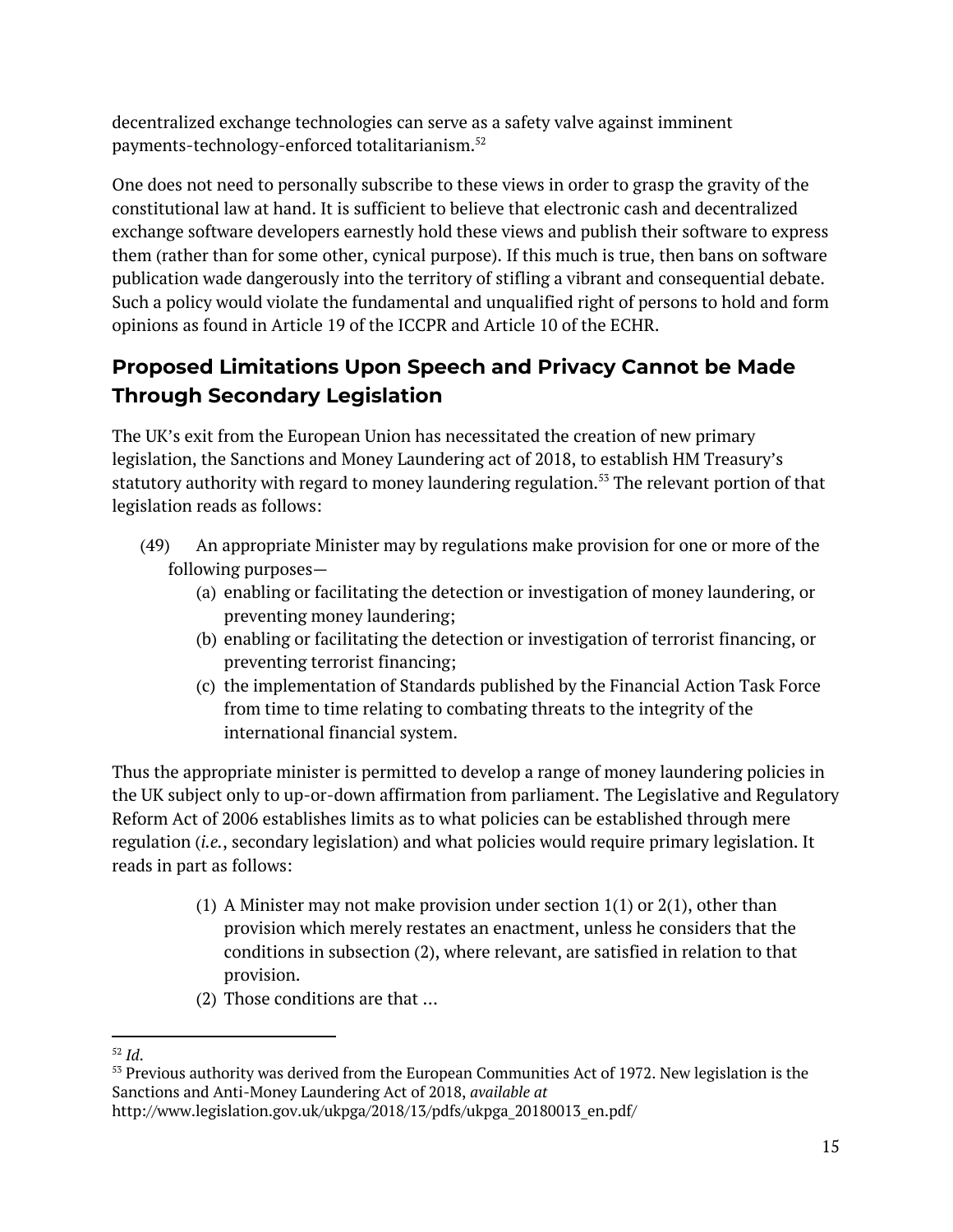- (e) the provision does not prevent any person from continuing to exercise any right or freedom which that person might reasonably expect to continue to exercise;
- (f) the provision is not of constitutional significance. $54$

Similarly, Section 7 prohibits policy changes in secondary legislation that would

- (a) authorise any forcible entry, search or seizure; or
- (b) compel the giving of evidence.

As discussed in the previous sections, an expansion of scope to include open source software developers or persons facilitating decentralized exchange would:

- Substantially impact the privacy and speech rights and freedoms that persons in the UK expect to exercise.
- Be of grave of constitutional significance due to blanket surveillance's incompatibility with the rule of law and the foundations of English common law, and
- Authorize searches of every person in the UK utilizing these technologies and compel the production of evidence that may be used against them.

Thus, Coin Center believes that HM Treasury cannot adhere in good faith to the strictures of the Legislative and Regulatory Reform Act if it chooses to implement policies that would subject open-source software developers or persons facilitating decentralized exchange to money laundering regulations.

The Delegated Powers Committee has already voiced its concerns over the breadth of powers granted to ministers under the Sanctions and Money Laundering Act:

The wording [of the relevant portion of the act], in setting out the scope of the powers, is very broad. It refers to making provision for the purposes of the prevention, detection and investigation of money laundering and terrorist financing. Each of 'prevention', 'detection' and 'investigation' are liable to cover a very wide range of matters, and have the potential to allow the grant of significant powers affecting the rights of individuals and other bodies…

We take the view that the [Foreign and Commonwealth Office] has not provided sufficient justification for the delegation of powers by [the relevant portion of the act], particularly having regard to their wide scope and the significance of the powers conferred. Accordingly we consider the delegation of powers by [the relevant portion of the act] to be inappropriate. $55$ 

<sup>54</sup> Legislative and Regulatory Reform Act 2006 c. 51, *available at*

[https://www.legislation.gov.uk/ukpga/2006/51/pdfs/ukpga\\_20060051\\_en.pdf](https://www.legislation.gov.uk/ukpga/2006/51/pdfs/ukpga_20060051_en.pdf).

<sup>&</sup>lt;sup>55</sup> Delegated Powers and Regulatory Reform Committee, "Seventh Report," Session 2017-19, HL paper 38 (Nov. 17, 2017) https://publications.parliament.uk/pa/ld201719/ldselect/lddelreg/38/3802.htm.